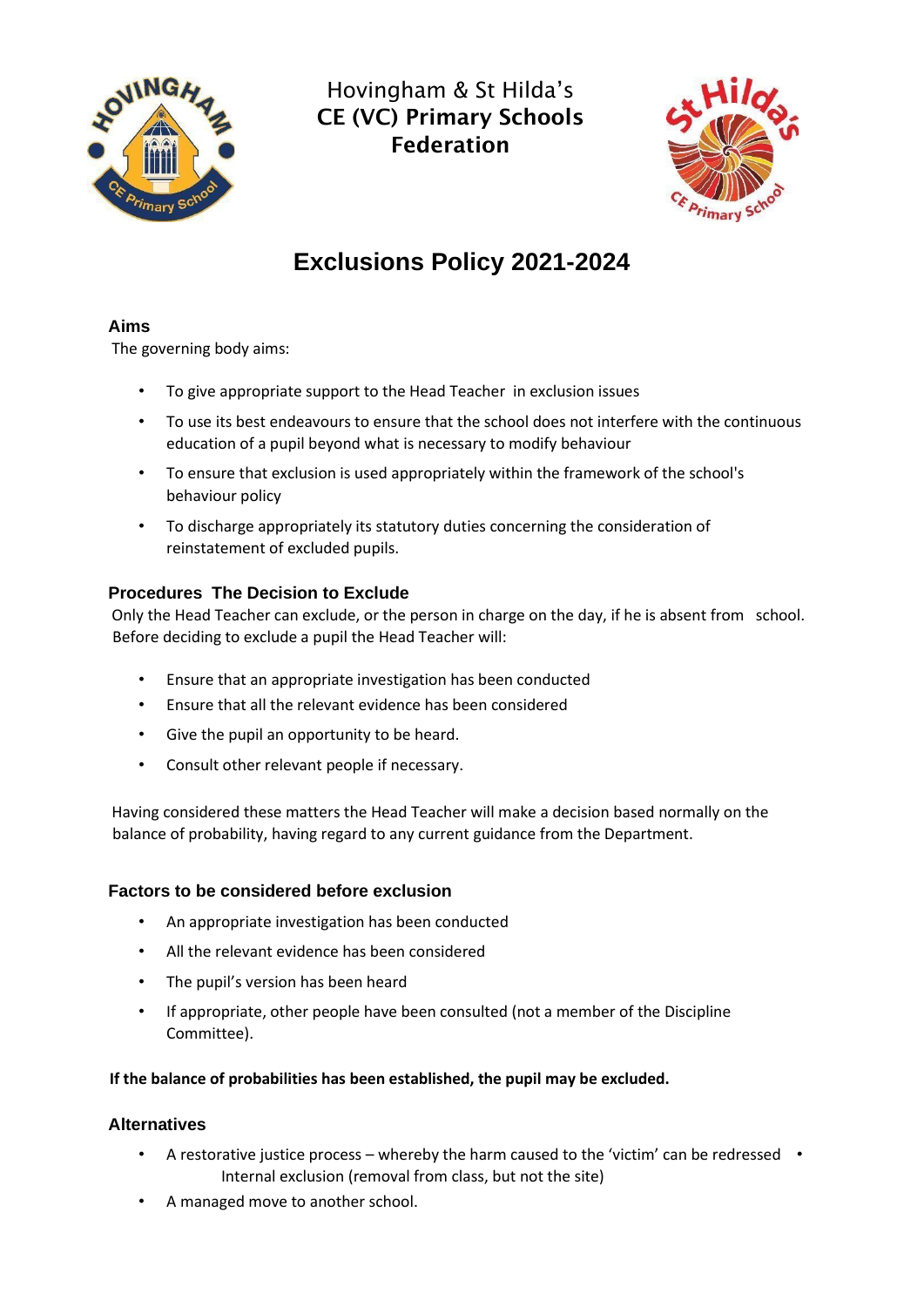Exclusions can either be for a Fixed term/Interim or Permanent. Indefinite exclusions are not permissible by law.

#### **Fixed Term Exclusion**

The Head Teacher is permitted to exclude a pupil for one or more fixed term periods not exceeding 45 school days in any one school year. After 45 days, a permanent exclusion will be enforced.

#### **Interim Exclusion**

On occasions, for a serious offence, the Head Teacher may decide to exclude a pupil for an interim period. This will allow further more detailed investigations to be undertaken.

On conclusion of the investigation the Head Teacher will decide that either:

- The exclusion was justified and no extension is required
- A further period of exclusion in the form of an extension is required In both cases the School will contact the parents of the excluded pupil prior to the expiry of the initial interim period.

#### **When exclusion is not appropriate:** Exclusion will not

be used for:

- Minor incidents such as failure to do homework or to bring dinner money
- Poor academic performance
- Lateness or truancy
- Pregnancy
- Breaches of school uniform rules or rules on appearance, except where these are persistent and in open defiance of such rules
- Punishing pupils for the behaviour of their parents, for example where parents refuse, or are unable to attend a meeting
- Protecting victims of bullying by sending them home

# **Education of pupils excluded for a fixed term**

The school will provide education from and including the sixth day of any period of fixed period exclusion of six days or longer. Days of fixed period exclusion are not to be aggregated. The education must be provided offsite

#### **Education of pupils excluded permanently**

The LAs will be required to provide fulltime education from day six of a permanent exclusion.

#### **Reintegration interviews**

On all occasions when a pupil is excluded from school a reintegration interview will be requested. This will initially be the day of return after exclusion.

A record will be made on the pupil file should a parent choose not to attend without good reason. The Antisocial Behaviour Act 2003 has been amended allowing a court to take into account the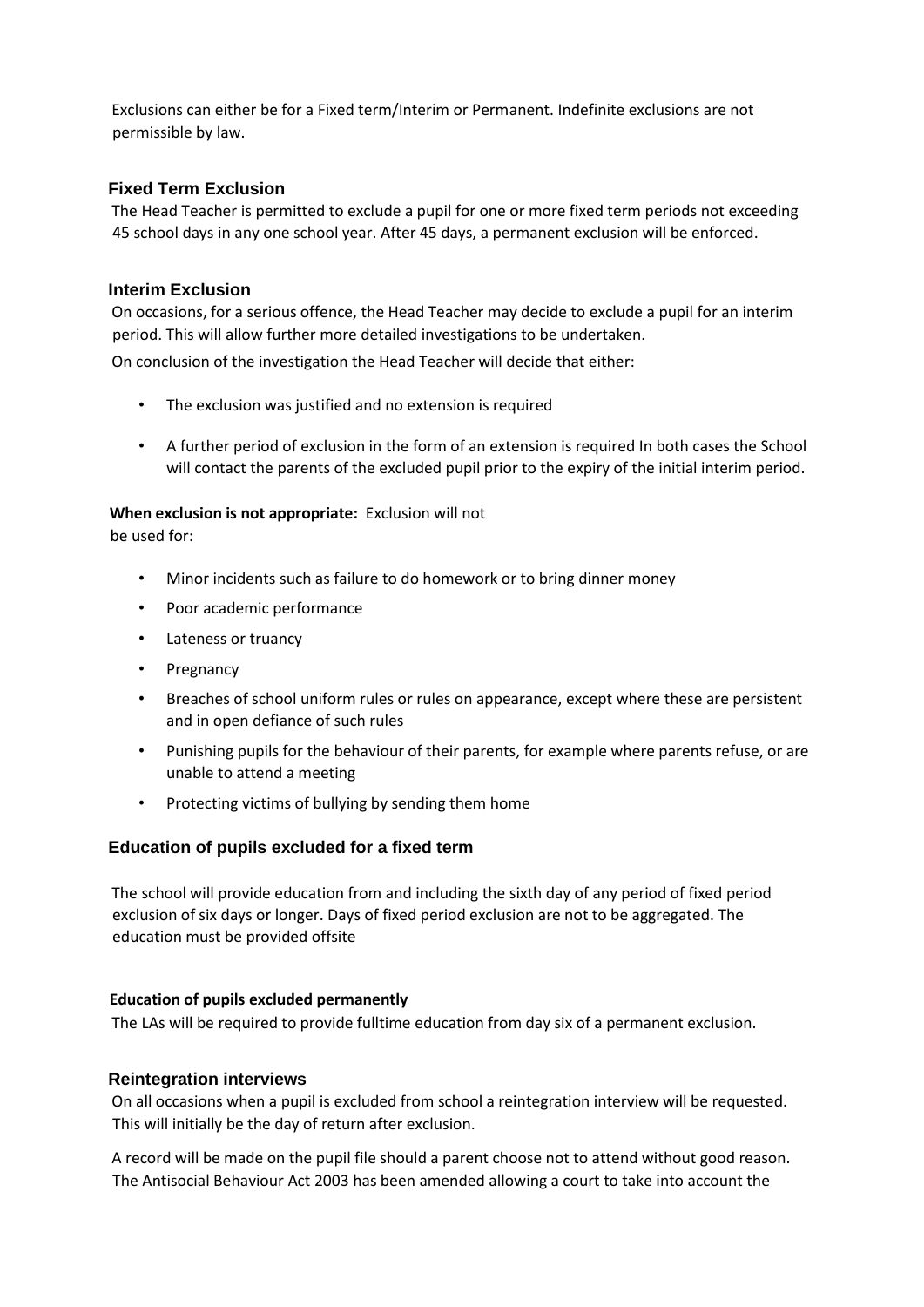unreasonable failure of a parent to attend a reintegration interview when deciding to make a parenting order.

# **Duties of parents in relation to excluded pupils**

Parents will be responsible for supervising their child during the first five days of any period of exclusion up to five days and will face a fixed penalty notice if their child is found in a public place in school hours without reasonable justification during this period.

# **The procedure to exclude a pupil is to remain on file with this policy Procedure for excluding a pupil**

# **Informing Parents about the Exclusion**

The Head Teacher will inform parents without delay (by telephone, with a follow up letter within one school day) and should be given the following information;

- In cases of fixed term exclusions, the length of the exclusion
- In cases of permanent exclusion, that it is a permanent exclusion
- The reasons for the exclusion
- The parent's right of access to the pupil's school record
- The date and time when the pupil should return to school (with a fixed term exclusion) or the number of lunchtimes for which the pupil is excluded (with lunchtime exclusions)
- With a permanent exclusion, its immediate effect and any relevant previous history
- Arrangements for the setting and marking of work (it is the parent's responsibility to ensure that work sent home is completed and returned to school)

# **The clerk to the governors will inform parents of**;

- Their right to make representations to the Discipline Committee
- The name of the person to be contacted, if they wish to make representations.
- The letter to parents will also state: the latest date by which the Discipline Committee must meet to consider the case
- The name and telephone number of the LA officer to be contacted for advice
- The telephone number of ACE (the Advisory Centre for Education).
- The school will use model letters in the DfES Guidance 'Improving Behaviour and Attendance', as exemplars.

# **Informing the Discipline Committee and the LA**

The Head Teacher will inform the Governors' Discipline Committee and the LA within one school day of:

- Permanent exclusions
- Exclusions totalling more than 5 school days or 10 lunchtimes per term
- Exclusions necessitating a pupil missing a public examination

The Head Teacher will inform the Discipline committee and the LA of fixed term exclusions amounting to 5 or fewer school days or 10 or fewer lunchtimes (or half days). The Head Teacher will include the following in his exclusion report;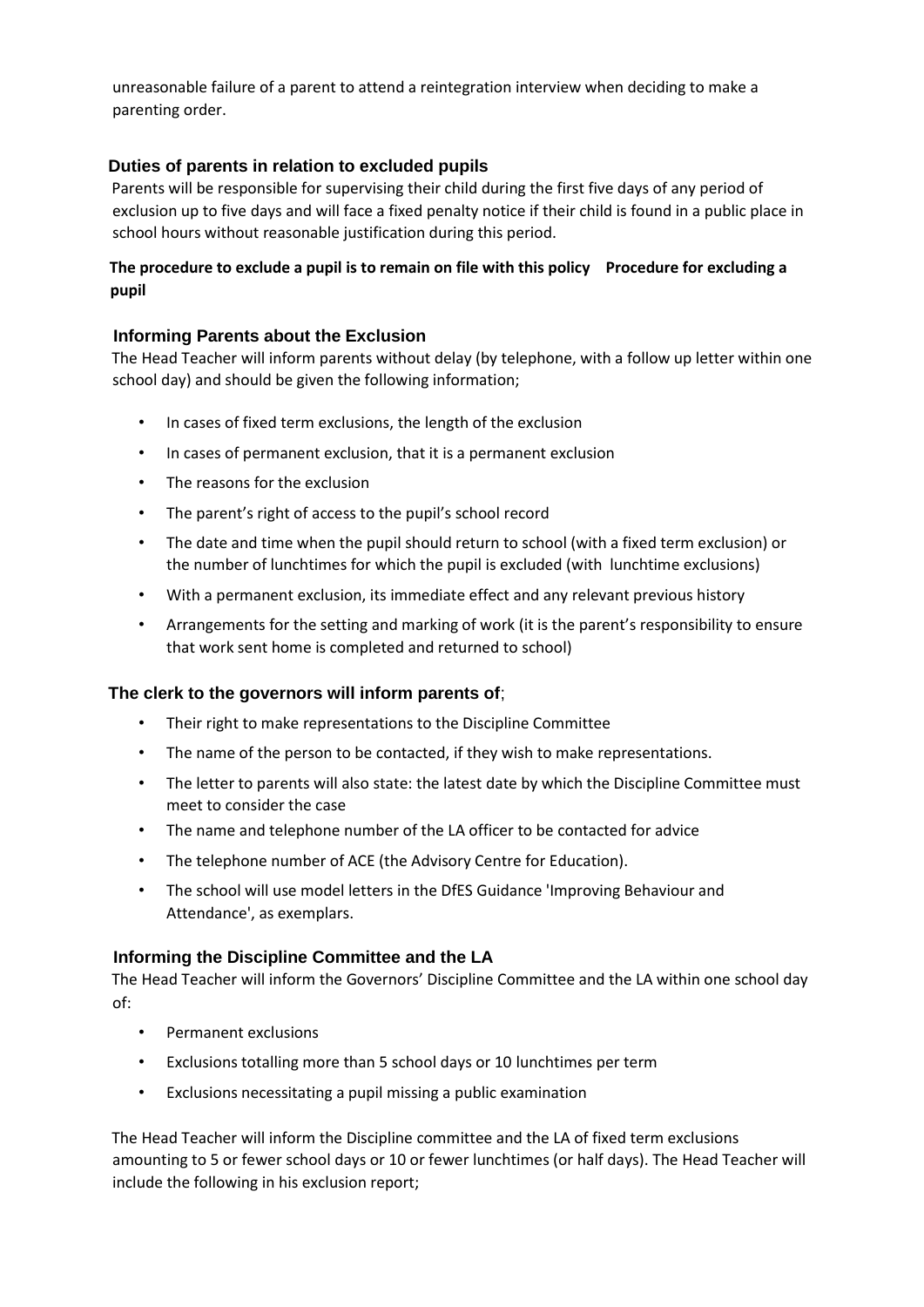- The name of the pupil
- The duration of the exclusion;
- The reason(s) for the exclusion
- The pupil's age, gender and ethnicity
- Whether the pupil has a statement or is on School Action or School Action Plus and whether he/she is in Local Authority care.

# **The Responsibilities of the Discipline Committee**

# **The Discipline Committee**

- The governing body will appoint a Discipline committee at the beginning of each academic year, and appoint a chair and a clerk.
- The Discipline Committee will review all exclusions and consider any representations from parents.
- The governors have decided that for exclusions under 6 days only written representations will be accepted.
- The Committee will consider whether reinstatement is a practical option
- The Committee may consider more than one exclusion at any one meeting where appropriate in cases where a pupil will miss a public examination as a result of exclusion; the Discipline Committee should endeavour to meet before the date of the examination.

# **Discipline Committee Meetings re. Exclusions**

On being informed of exclusion by the Head Teacher, the clerk or Chair must:

- with fixed term exclusions totalling fewer than 6 school days in one term, convene a meeting of the Discipline Committee to consider representations from the parents (if these have been made), but the pupil cannot be reinstated
- In the case of fixed term exclusions totalling more than 5, but not more than 15 school days, in any one term, convene a meeting to review the exclusion if the parents have asked to make representations between the 6th and the 50th school day after being notified of the exclusion
- In cases of permanent exclusion or where one or more fixed term exclusions add up to more than 15 days in any one term, arrange a meeting to review the exclusion between the 6th and the 15th school day after being notified of the exclusion
- Invite the parent, Head Teacher and an LA officer to attend at a mutually convenient time and place
- Request written statements before the meeting; and circulate any such written statements (including any statements from witnesses)
- Send a list of those due to attend in advance to all interested parties
- The parent may be accompanied by a friend or a legal representative. The excluded pupil would usually be allowed to attend and to speak if the parent requests this
- The Committee must comply with the statutory time limits, but is not absolved of its legal duties in the event of noncompliance (i.e., its decision remains valid even if it was made out of time)